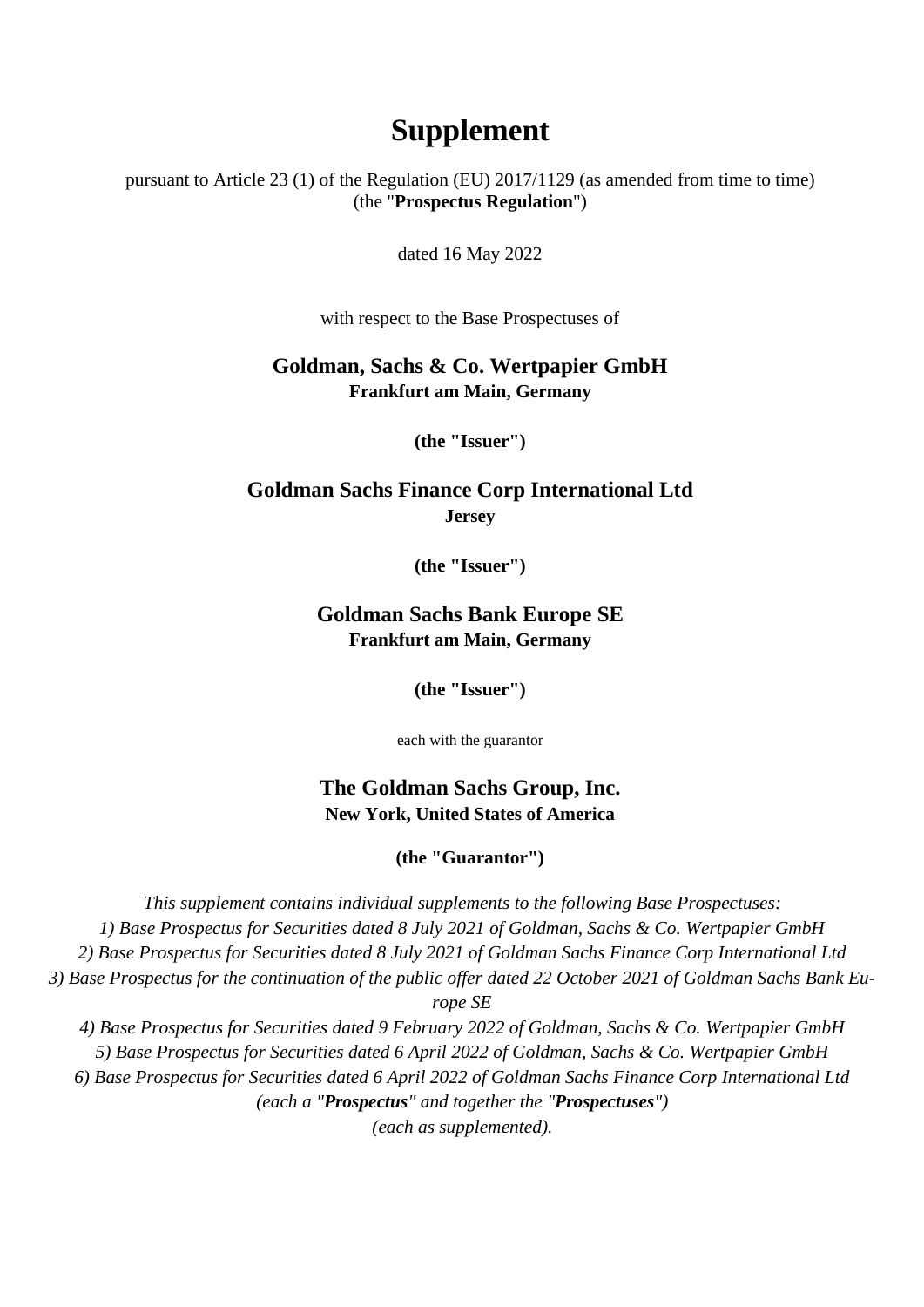The significant new factor resulting in this supplement (the "**Supplement**") to the Base Prospectus is the publication of the Report on Form 10-Q dated 29 April 2022 (the "**Form 10-Q 29 April 2022**") on 29 April 2022 which has been filed with the US Securities and Exchange Commission (the "**SEC**") by the Guarantor on 29 April 2022 and has also been filed with the Commission de Surveillance du Secteur Financier ("**CSSF**") in Luxembourg in connection with the GSG Base Prospectus. The Form 10-Q 29 April 2022 is incorporated by reference into the prospectuses listed in the table below (page 10, the "**Table**").

With regard to the Base Prospectus for Securities dates 8 July 2021 of Goldman Sachs Finance Corp International Ltd and to the Base Prospectus for Securities dated 6 April 2022 of Goldman Sachs Finance Corp International Ltd, another significant new factor resulting in this supplement is the publication of the audited annual report of Goldman Sachs Finance Corp International Ltd for the fiscal year ended 31 December 2021 (the "**GSFCI Annual Report 2021**") on 28 April 2022. The GSFCI Annual Report 2021 is incorporated by reference into the Base Prospectus for Securities dated 8 July 2021 of Goldman Sachs Finance Corp International Ltd and into the Base Prospectus for Securities dated 6 April 2022 of Goldman Sachs Finance Corp International Ltd.

Due to this Supplement the information contained in the Prospectuses (in the form as lastly supplemented) shall be supplemented as follows:

*1. In the Prospectuses in section "IX. Important information about the Guarantor" (for the Prospectuses with the No. 1, No. 2, No. 3, No. 5 and No. 6 in the Table below) and in section "VIII. Important information about the Guarantor" (for the Prospectus with the No. 4 in the Table below) on the page mentioned under Point 1 in the Table below (page [10\)](#page-9-0) the following bullet point shall be added at the end of the list contained in the first paragraph:*

"• Supplement No. 1 to the Base Prospectus Euro Medium-Term Notes, Series F dated 4 May 2022 ("**Supplement No. 1 to the GSG Base Prospectus**")"

*2. In the Prospectuses the third paragraph (excluding the bullet points) of section "IX. Important information about the Guarantor" (for the Prospectuses with the No. 1, No. 2, No. 3, No. 5 and No. 6 in the Table below) on the page mentioned under Point 2 in the Table below (page [10\)](#page-9-0) shall be replaced as follows:*

"The Guarantor files documents and reports with the US Securities and Exchange Commission (the "**SEC**"). With respect to further substantial information in respect of The Goldman Sachs Group, Inc. as the Guarantor of the Securities reference is made pursuant to Article 19 paragraph 1 of the Prospectus Regulation to the following documents filed with the SEC (the "**SEC Documents**") which are also filed with the CSSF and to which reference is made in the GSG Base Prospectus and the Supplement No. 1 to the GSG Base Prospectus (detailed information regarding the pages in the SEC Documents, to which reference is made with respect to the required information about the Guarantor, can be found in section "XIII. General Information" under "6. Information incorporated by reference"):"

*3. In the Prospectus with the No. 4 in the Table below the third paragraph (excluding the bullet points) of section "VIII. Important information about the Guarantor" on the page mentioned under Point 3 in the Table below (pag[e 10\)](#page-9-0) shall be replaced as follows:*

"The Guarantor files documents and reports with the US Securities and Exchange Commission (the "**SEC**"). With respect to further substantial information in respect of The Goldman Sachs Group, Inc. as the Guarantor of the Securities reference is made pursuant to Article 19 paragraph 1 of the Prospectus Regulation to the following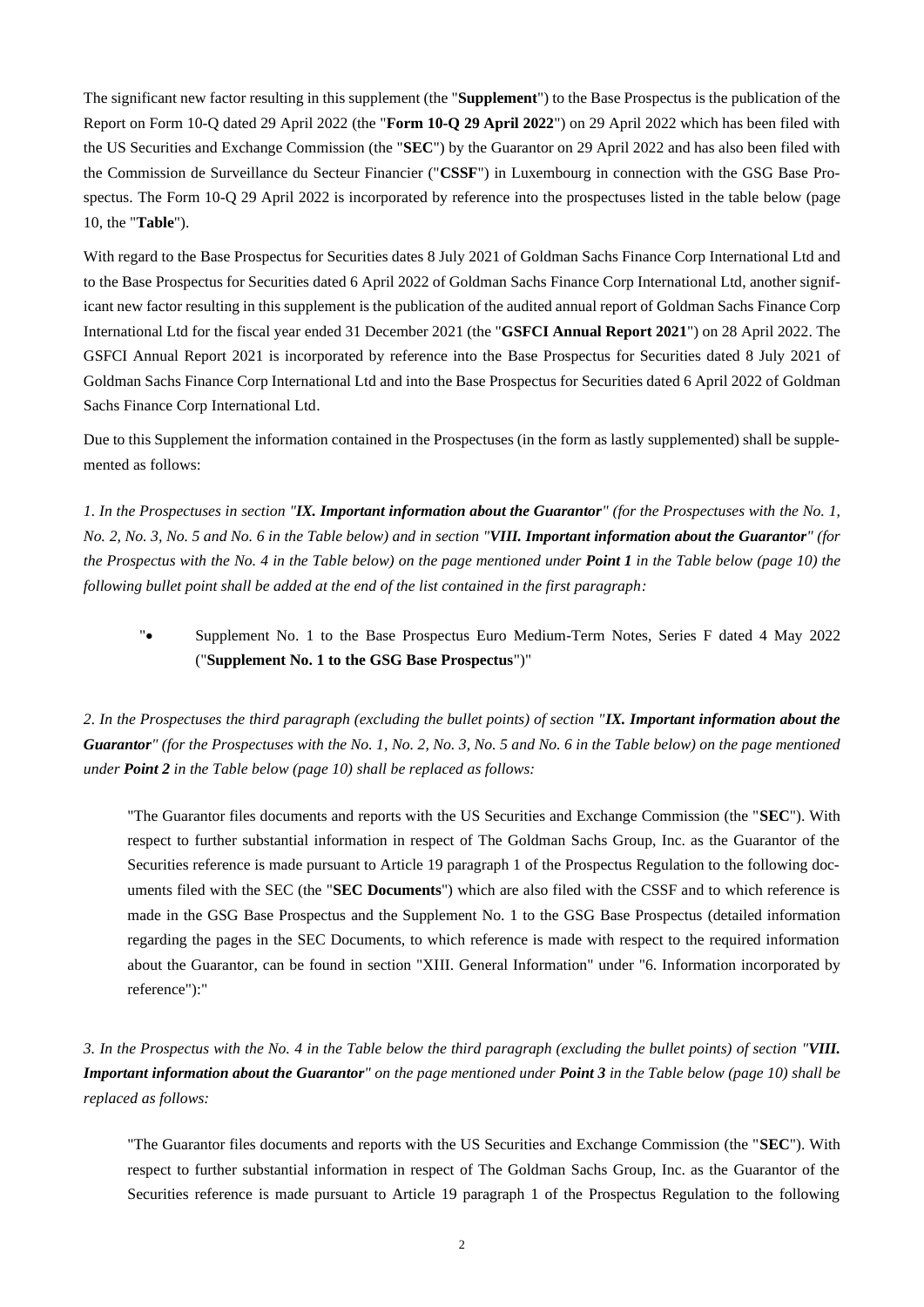documents filed with the SEC (the "**SEC Documents**") which are also filed with the CSSF and to which reference is made in the GSG Base Prospectus and the Supplement No. 1 to the GSG Base Prospectus (detailed information regarding the pages in the SEC Documents, to which reference is made with respect to the required information about the Guarantor, can be found in section "XII. General Information" under "6. Information incorporated by reference"):"

*4. In the Prospectuses in section "IX. Important information about the Guarantor" (for the Prospectuses with the No. 1, No. 2, No. 3, No. 5 and No. 6 in the Table below) and in section "VIII. Important information about the Guarantor" (for the Prospectus with the No. 4 in the Table below) on the page mentioned under Point 4 in the Table below (page [10\)](#page-9-0) the following bullet point shall be added at the end of the list contained in the third paragraph:*

"• the Quarterly Report on Form 10-Q for the fiscal quarter ended 31 March 2022 (the "**Form 10-Q First Quarter 2022**"), filed with the SEC on 29 April 2022."

*5. In the Prospectuses the table contained in subsection "6. Information incorporated by reference" of section "XIII. General Information" (for the Prospectuses with the No. 1, No. 2, No. 5 and No. 6 in the Table below) and in section "XIV. General Information" (for the Prospectus with the No. 3 in the Table below) and in section "XII. General Information" (for the Prospectus with the No. 4 in the Table below) on the pages mentioned under Point 5 in the Table below (page [10\)](#page-9-0) shall be amended as follows:*

• *In the row "Trend information (Annex 6, Section 7 Delegated Regulation)" the first two columns ("Information required by the Delegated Regulation" and "Document (Incorporated page(s) of the Document)\*" shall be replaced as follows:*

| Ħ                                    |                                                                                                                                                              |
|--------------------------------------|--------------------------------------------------------------------------------------------------------------------------------------------------------------|
| Trend information (Annex 6, Section) | GSG Base Prospectus (Page 136)                                                                                                                               |
| 7 Delegated Regulation)              | (Material Adverse or Significant                                                                                                                             |
|                                      | Changes and Legal Proceedings) -                                                                                                                             |
|                                      | third to the last paragraph on this                                                                                                                          |
|                                      | page)                                                                                                                                                        |
|                                      | Form 10-K 2021 (Pages 61-119                                                                                                                                 |
|                                      | (Management's Discussion and                                                                                                                                 |
|                                      | Analysis of Financial Condition                                                                                                                              |
|                                      | and Results of Operations))                                                                                                                                  |
|                                      | Form 10-Q First Quarter 2022<br>(Pages 100-159 (Management's<br>Discussion and Analysis of Finan-<br>cial Condition and Results of Oper-<br><i>ations</i> )) |

"

• *In the subsection "Financial information" (including the subitems) the first two columns ("Information required by the Delegated Regulation" and "Document (Incorporated page(s) of the Document)\*" shall be replaced as follows:*

"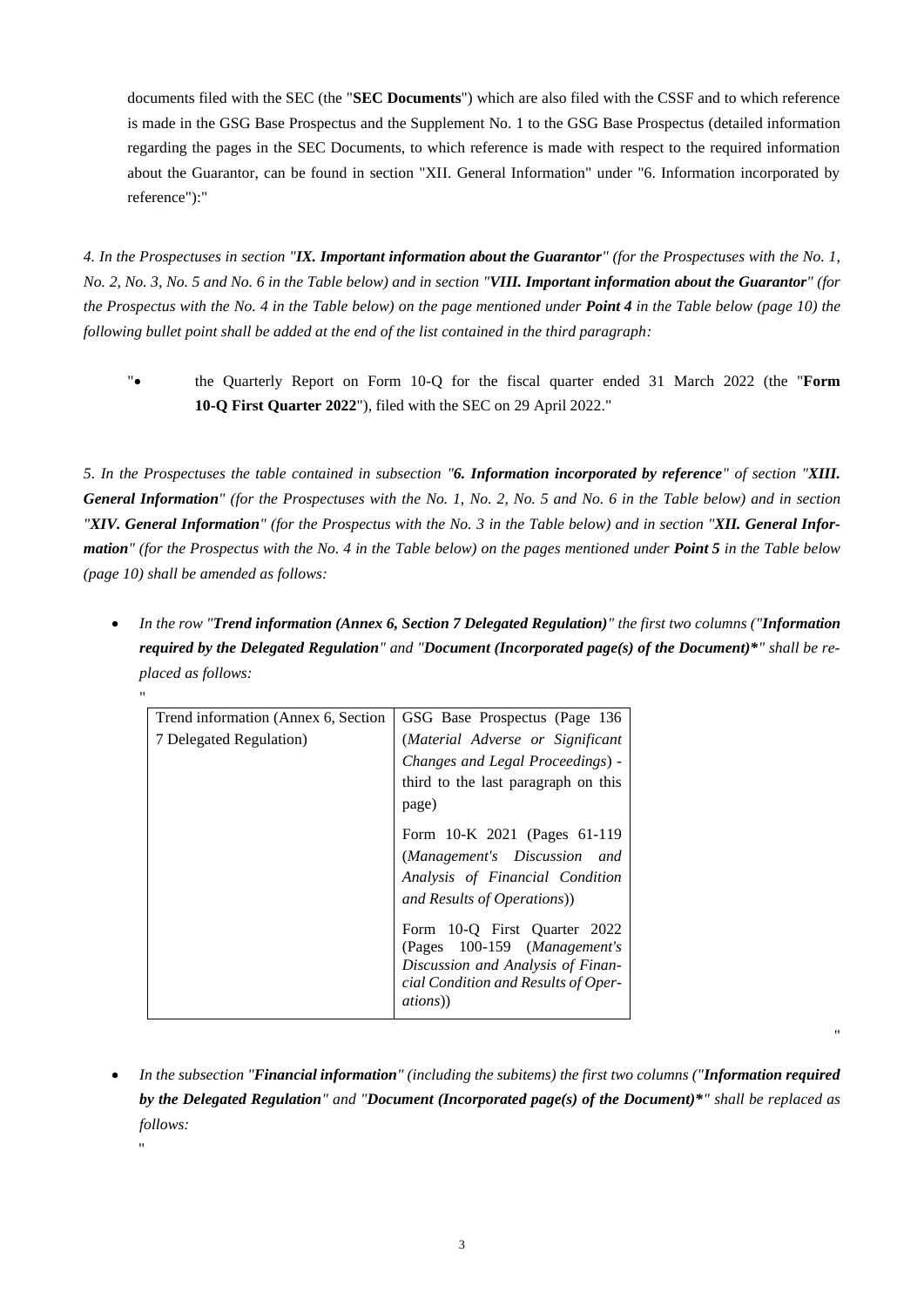| Audited historical financial infor-<br>mation for the fiscal years ended 31<br>December 2021 and 31 December<br>2020 (Annex 6, Section 11.1-11.7<br>Delegated Regulation) | Form 10-K 2021 (Pages 124-229<br>(Consolidated Statements of Earn-<br>ings, Consolidated Statements of<br>Comprehensive<br>Income,<br>Consoli-<br>dated Balance Sheets, Consolidated<br>Statements of Changes in Sharehold-<br>ers' Equity, Consolidated Statements<br>of Cash Flows, Notes to Consolidated<br>Financial Statements, Supplemental<br>Financial Information))      |
|---------------------------------------------------------------------------------------------------------------------------------------------------------------------------|-----------------------------------------------------------------------------------------------------------------------------------------------------------------------------------------------------------------------------------------------------------------------------------------------------------------------------------------------------------------------------------|
| Audit report (Annex 6, Section<br>11.1 Delegated Regulation)                                                                                                              | Form 10-K 2021 (Pages 121-123 (Re-<br>port of Independent Registered Public<br>Accounting Firm))                                                                                                                                                                                                                                                                                  |
| Balance sheet (Annex 6, Sec-<br>tion 11.1 Delegated Regulation)                                                                                                           | Form 10-K 2021 (Page 125 (Consoli-<br>dated Balance Sheets))                                                                                                                                                                                                                                                                                                                      |
| Income statement (Annex 6,<br>Section 11.1 Delegated Regula-<br>tion)                                                                                                     | Form 10-K 2021 (Page 124 (Consoli-<br>dated Statements of Earnings))                                                                                                                                                                                                                                                                                                              |
| Cash flow statement (Annex 6,<br>Section 11.1 Delegated Regula-<br>tion)                                                                                                  | Form 10-K 2021 (Page 127 (Consoli-<br>dated Statements of Cash Flows))                                                                                                                                                                                                                                                                                                            |
| Accounting policies and explan-<br>atory notes (Annex 6, Section<br>11.1 Delegated Regulation)                                                                            | Form 10-K 2021 (Pages 63-65 (Man-<br>agement's Discussion and Analysis of<br>Financial Condition and Results of<br><b>Operations - Critical Accounting Pol-</b><br>icies), Pages 128-229 (Notes to Con-<br>solidated Financial Statements, Sup-<br>plemental Financial Information))                                                                                              |
| Unaudited Interim and other financial<br>information (Annex 6, Section 11.2<br>Delegated Regulation)                                                                      | Form 10-Q First Quarter 2022 (Pages<br>3-99 (Financial Statements (Unau-<br>dited), Notes to Consolidated Finan-<br>cial Statements (Unaudited), Report<br>of Independent Registered Public Ac-<br>counting Firm, Statistical Disclo-<br>sures))<br>Supplement No. 1 to the GSG Base<br>Prospectus (Page 1; Section "Unau-<br>dited Interim Selected Financial In-<br>formation") |
| Balance sheet (Annex 6, Section<br>11.2 Delegated Regulation)                                                                                                             | Form 10-Q First Quarter 2022 (Page<br>(Consolidated Balance<br><b>Sheets</b><br>4<br>(Unaudited))                                                                                                                                                                                                                                                                                 |
| Income statement (Annex<br>6.<br>Section 11.2 Delegated Regula-<br>tion)                                                                                                  | Form 10-Q First Quarter 2022 (Page<br>3 (Consolidated Statements of Earn-<br>ings (Unaudited)))                                                                                                                                                                                                                                                                                   |
| Cash flow statement (Annex 6,<br>Section 11.2 Delegated Regula-<br>tion)                                                                                                  | Form 10-Q First Quarter 2022 (Page<br>6 (Consolidated Statements of Cash<br>Flows (Unaudited)))                                                                                                                                                                                                                                                                                   |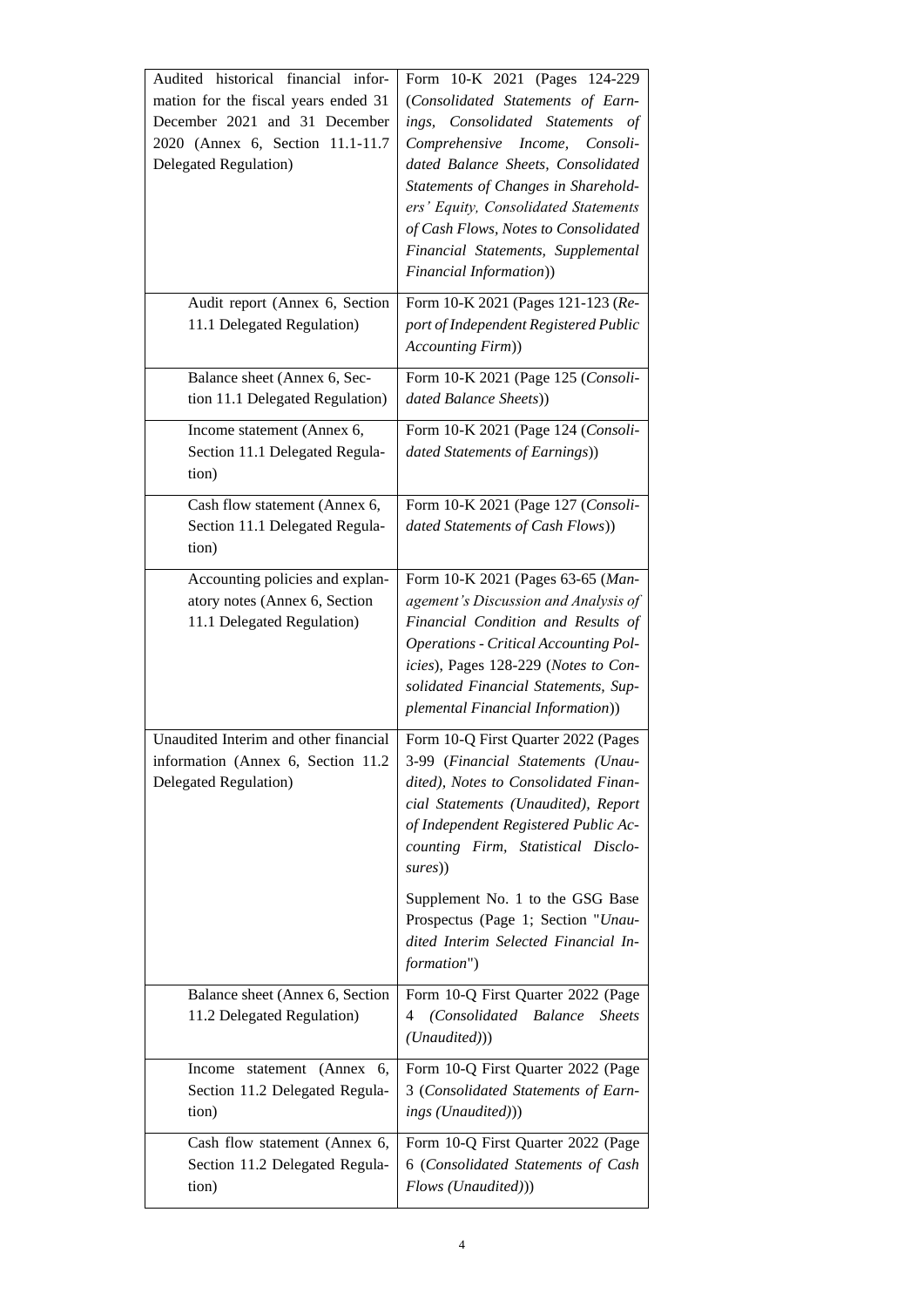| Accounting policies and explan-<br>atory notes (Annex 6, Section<br>11.2 Delegated Regulation) | Form 10-Q First Quarter 2022 (Pages<br>7-99 (Notes to Consolidated Finan-<br>cial Statements (Unaudited), Report<br>of Independent Registered Public Ac-<br>counting Firm, Statistical Disclo-<br>sures)) |  |  |  |  |  |
|------------------------------------------------------------------------------------------------|-----------------------------------------------------------------------------------------------------------------------------------------------------------------------------------------------------------|--|--|--|--|--|
| Legal and arbitration proceedings                                                              | Form 10-K 2021 (Page 59 (Legal                                                                                                                                                                            |  |  |  |  |  |
| (Annex 6, Section 11.4 Delegated                                                               | Proceedings), Pages 212-221 (Legal                                                                                                                                                                        |  |  |  |  |  |
| Regulation)                                                                                    | Proceedings))                                                                                                                                                                                             |  |  |  |  |  |
|                                                                                                | Form 10-Q First Quarter 2022 (Pages<br>86-96 (Legal Proceedings))                                                                                                                                         |  |  |  |  |  |
|                                                                                                | Supplement No. 1 to the GSG Base                                                                                                                                                                          |  |  |  |  |  |
|                                                                                                | Prospectus (Page 2, the second bullet                                                                                                                                                                     |  |  |  |  |  |
|                                                                                                | point on that page)                                                                                                                                                                                       |  |  |  |  |  |
| Significant change in the Guarantor's                                                          | Supplement No. 1 to the GSG Base                                                                                                                                                                          |  |  |  |  |  |
| financial position (Annex 6, Section                                                           | Prospectus (Page 2, the second bullet                                                                                                                                                                     |  |  |  |  |  |
| 11.5.1 Delegated Regulation)                                                                   | point on that page)                                                                                                                                                                                       |  |  |  |  |  |
|                                                                                                |                                                                                                                                                                                                           |  |  |  |  |  |

• *In the row "Share capital (Annex 6, Section 12.1 Delegated Regulation)" in the subsection "Additional information" the first two columns ("Information required by the Delegated Regulation" and "Document (Incorporated page(s) of the Document)\*" shall be replaced as follows:* "

"

"

| Share capital (Annex 6, Section<br>12.1 Delegated Regulation) | Form 10-K 2021 (Page 126 (Con-<br>solidated Statements of Changes in<br>Shareholders' Equity), Pages 192-<br>194 (Shareholders' Equity))                         |
|---------------------------------------------------------------|------------------------------------------------------------------------------------------------------------------------------------------------------------------|
|                                                               | Form 10-Q First Quarter 2022<br>(Page 5 (Consolidated Statements<br>of Changes in Shareholders' Eq-<br>uity (Unaudited)), Pages 70-72<br>(Shareholders' Equity)) |

*6. In the Prospectuses the table contained on the pages mentioned under Point 6 in the Table below (pag[e 10\)](#page-9-0) in subsection "6. Information incorporated by reference" of section "XIII. General Information" (for the Prospectuses with the No. 1, No. 2, No. 5 and No. 6 in the Table below) and in section "XIV. General Information" (for the Prospectus with the No. 3 in the Table below) and in section "XII. General Information" (for the Prospectus with the No. 4 in the Table below) the following points shall be added at the end of the table of the documents from which information is incorporated by reference:*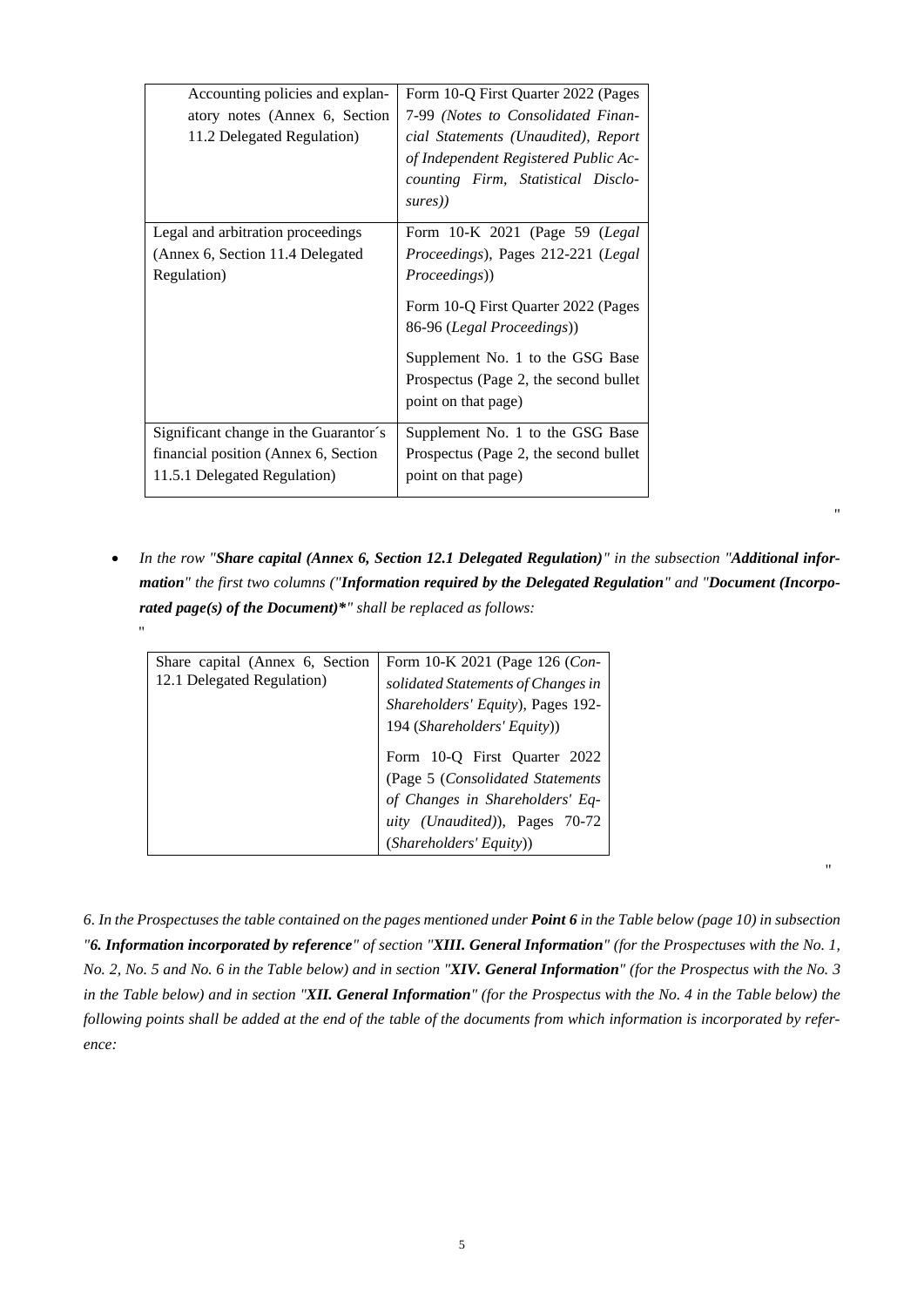| Supplement No. 1 to the GSG Base Prospectus | https://assets.ctfas-                                                                                |
|---------------------------------------------|------------------------------------------------------------------------------------------------------|
|                                             | sets.net/42ch7ol4g0tf/aFVEw4bXA1IlqmN-                                                               |
|                                             | <u>lwwqwl/5e257975432dbc5035b07312c4ebfe6a/22-05-</u>                                                |
|                                             | 04-22 Series F Consolidated Base Prospectus<br>$Sup-$                                                |
|                                             | plement_No._1___4858-3432-9886.1_.pdf                                                                |
| Form 10-Q First Quarter 2022                | https://www.goldmansachs.com/investor-relations/finan-<br>cials/10g/2022/first-quarter-2022-10-g.pdf |

"

*7. In the Prospectuses with the No. 2 and No. 6 in the Table below the information in section "VIII. Important information about GSFCI as Issuer" on the page mentioned under Point 7 in the Table below (page [10\)](#page-9-0) shall be replaced as follows:*

"With respect to the required information about Goldman Sachs Finance Corp International Ltd as Issuer of the Securities, reference is made pursuant to Article 19 paragraph 1 of the Prospectus Regulation to the Registration Document of Goldman Sachs Finance Corp International Ltd dated 29 June 2021 (the "**GSFCI Registration Document**") which has been approved by BaFin, the second supplement dated 5 May 2022 to the GSFCI Registration Document (the "**Second Supplement to the GSFCI Registration Document**") as well as to the audited annual report of GSFCI for the year ended 31 December 2021 (the "**GSFCI Annual Report 2021**") and the audited annual report of GSFCI for the year ended 31 December 2020 (the "**GSFCI Annual Report 2020**"), from which information is incorporated by reference into this Base Prospectus (detailed information regarding the pages in the GSFCI Registration Document, the Second Supplement to the GSFCI Registration Document, the GSFCI Annual Report 2021 and the GSFCI Annual Report 2020 to which reference is made with respect to the required information about the Issuer, can be found in section "XIII. General Information" under "6. Information incorporated by reference")."

*8. In the Prospectus with the No. 2 in the Table below in subsection "6. Information incorporated by reference" of section "XIII. General Information" the information relating to Goldman Sachs Finance Corp International Ltd in the table on the pages mentioned under Point 8 in the Table below (pag[e 10\)](#page-9-0) shall be replaced as follows:*

| <b>GSFCI Registration Document</b>               |                                                                                                     |  |  |  |  |  |  |  |  |  |  |
|--------------------------------------------------|-----------------------------------------------------------------------------------------------------|--|--|--|--|--|--|--|--|--|--|
| page 3<br>pages $4 - 5$<br>pages 6 - 7<br>page 7 | II.2. Risk factors in<br>connection with GSFCI<br>as Issuer $/ 13$                                  |  |  |  |  |  |  |  |  |  |  |
|                                                  | VIII. Important infor-<br>mation about GSFCI as                                                     |  |  |  |  |  |  |  |  |  |  |
| page 10                                          | Issuer $/405$                                                                                       |  |  |  |  |  |  |  |  |  |  |
| page 10                                          |                                                                                                     |  |  |  |  |  |  |  |  |  |  |
| page 11                                          |                                                                                                     |  |  |  |  |  |  |  |  |  |  |
| page 12                                          |                                                                                                     |  |  |  |  |  |  |  |  |  |  |
|                                                  | Risk affecting GSFCI as an affiliate of GS Group<br>C. Information about Goldman Sachs Finance Corp |  |  |  |  |  |  |  |  |  |  |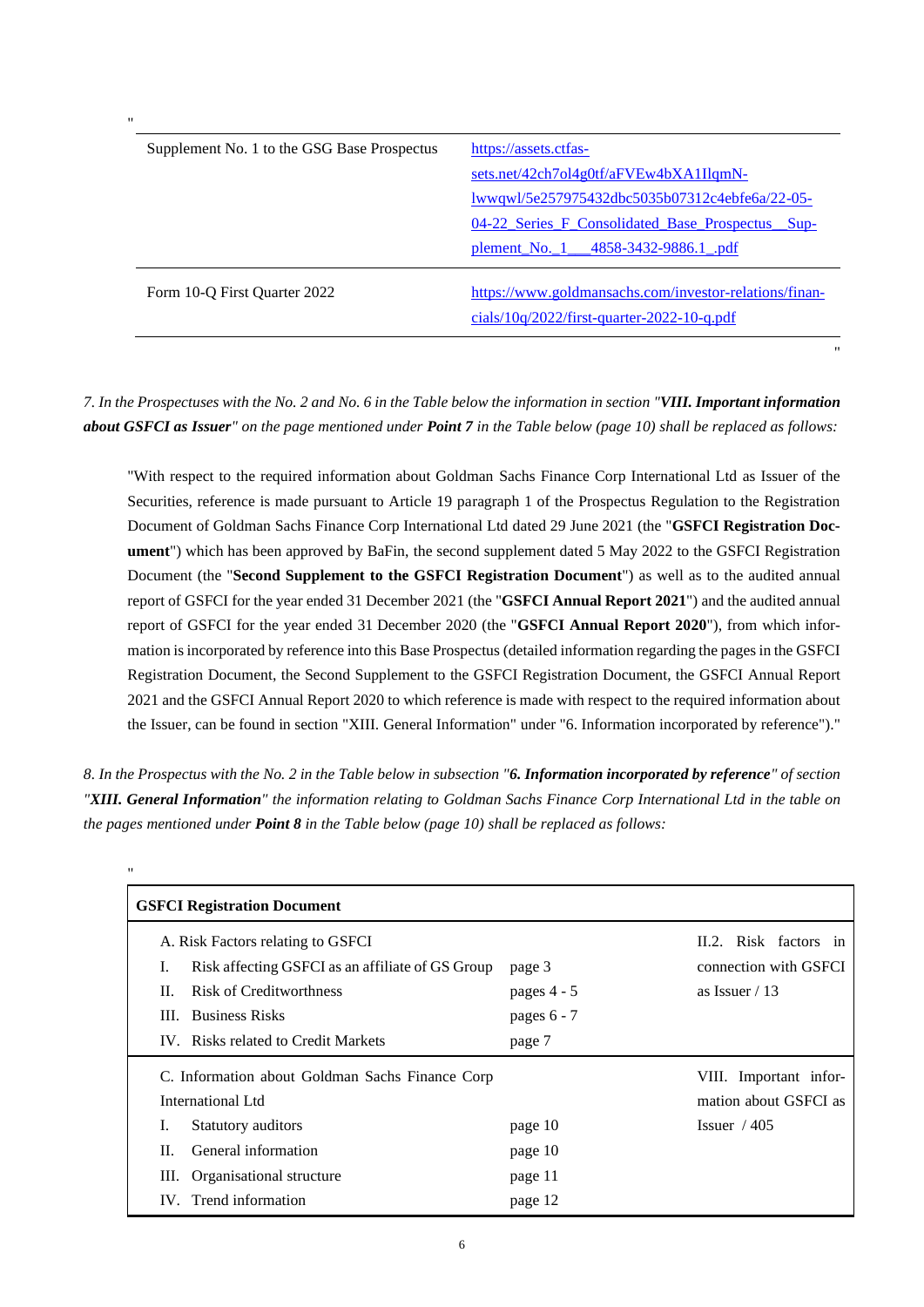| Management and legal representation<br>V.<br>VI.3 Auditing of historical financial information<br>VI.4 Legal and arbitration proceedings<br>VI.5 Significant change in GSFCI's financial position<br>VII. Additional information<br>VIII. Documents available | page 13<br>page 14<br>page 14<br>page 14<br>page 15<br>pages -15 - 16                                 |                                                                  |  |  |  |  |  |
|---------------------------------------------------------------------------------------------------------------------------------------------------------------------------------------------------------------------------------------------------------------|-------------------------------------------------------------------------------------------------------|------------------------------------------------------------------|--|--|--|--|--|
| Second supplement to the GSFCI Registration Docu-<br>ment                                                                                                                                                                                                     |                                                                                                       |                                                                  |  |  |  |  |  |
| Information contained in the Second Supplement<br>to the GSFCI Registration Document                                                                                                                                                                          | pages 2 - 6<br>VIII. Important infor-<br>mation about GSFCI as<br>Issuer $/405$                       |                                                                  |  |  |  |  |  |
| <b>GSFCI Annual Report 2021</b>                                                                                                                                                                                                                               |                                                                                                       |                                                                  |  |  |  |  |  |
| Management Report for the Financial Year 2021                                                                                                                                                                                                                 | pages 3 - 6<br>(except for section Princi-<br>pal Risks and Uncertain-<br><i>ties</i> , pages $4-5$ ) |                                                                  |  |  |  |  |  |
| Directors' Report                                                                                                                                                                                                                                             | page 7                                                                                                |                                                                  |  |  |  |  |  |
| <b>Independent Auditors' Report</b>                                                                                                                                                                                                                           | pages 8 - 13                                                                                          |                                                                  |  |  |  |  |  |
| <b>Income Statement</b>                                                                                                                                                                                                                                       | page 14                                                                                               |                                                                  |  |  |  |  |  |
| Statement of Comprehensive Income                                                                                                                                                                                                                             | page 14                                                                                               |                                                                  |  |  |  |  |  |
| <b>Balance Sheet</b>                                                                                                                                                                                                                                          | page 15                                                                                               |                                                                  |  |  |  |  |  |
| Statement of Changes in Equity                                                                                                                                                                                                                                | page 16                                                                                               |                                                                  |  |  |  |  |  |
| <b>Statement of Cash Flows</b>                                                                                                                                                                                                                                | page 16                                                                                               |                                                                  |  |  |  |  |  |
| Notes to the Financial Statements                                                                                                                                                                                                                             | pages 17 - 33                                                                                         |                                                                  |  |  |  |  |  |
| <b>GSFCI Annual Report 2020</b>                                                                                                                                                                                                                               |                                                                                                       |                                                                  |  |  |  |  |  |
| Management Report for the Financial Year 2020                                                                                                                                                                                                                 | pages 3 - 5<br>(except for section Princi-<br>pal Risks and Uncertain-<br><i>ties</i> , pages $4-5$ ) | VIII. Important infor-<br>mation about GSFCI as<br>Issuer $/405$ |  |  |  |  |  |
| Director's Report                                                                                                                                                                                                                                             | page 6                                                                                                |                                                                  |  |  |  |  |  |
| Independent Auditor's Report                                                                                                                                                                                                                                  | pages 7 - 13                                                                                          |                                                                  |  |  |  |  |  |
| <b>Income Statement</b>                                                                                                                                                                                                                                       | page 14                                                                                               |                                                                  |  |  |  |  |  |
| <b>Statement of Comprehensive Income</b>                                                                                                                                                                                                                      | page 14                                                                                               |                                                                  |  |  |  |  |  |
| <b>Balance Sheet</b>                                                                                                                                                                                                                                          | page 15                                                                                               |                                                                  |  |  |  |  |  |
| Statement of Changes in Equity                                                                                                                                                                                                                                | page 16                                                                                               |                                                                  |  |  |  |  |  |
| <b>Statement of Cash Flows</b>                                                                                                                                                                                                                                | page 16                                                                                               |                                                                  |  |  |  |  |  |
| Notes to the Financial Statements                                                                                                                                                                                                                             | pages 17 - 35                                                                                         |                                                                  |  |  |  |  |  |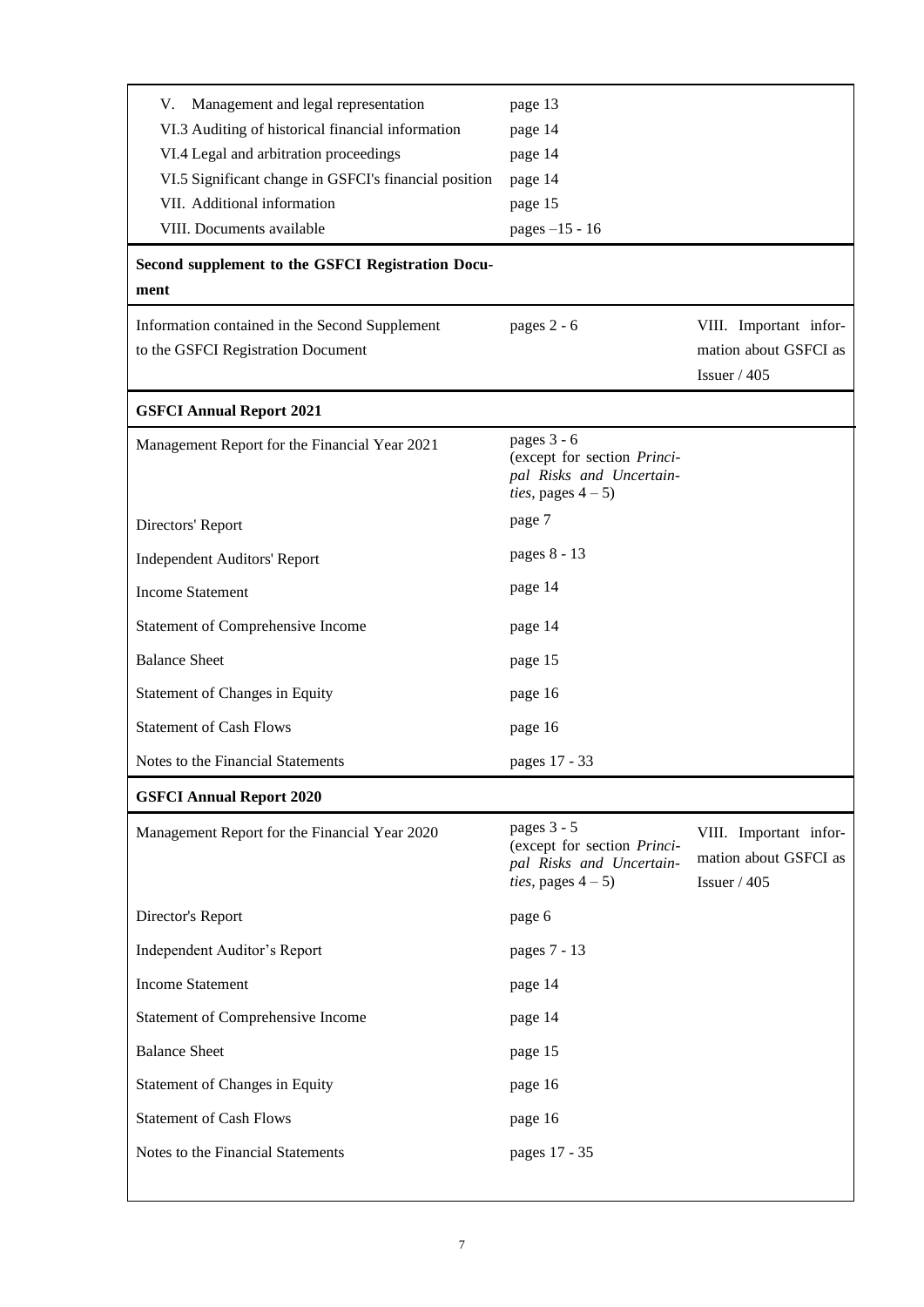*9. In the Prospectus with the No. 6 in the Table below in subsection "6. Information incorporated by reference" of section "XIII. General Information" the information relating to Goldman Sachs Finance Corp International Ltd in the table on the pages mentioned under Point 9 in the Table below (pag[e 10\)](#page-9-0) shall be replaced as follows:*

"

| <b>GSFCI Registration Document</b>                                                                                                                                                                                                                                                                                                                                                                                                                                    |                                                                                                                   |                                                                    |
|-----------------------------------------------------------------------------------------------------------------------------------------------------------------------------------------------------------------------------------------------------------------------------------------------------------------------------------------------------------------------------------------------------------------------------------------------------------------------|-------------------------------------------------------------------------------------------------------------------|--------------------------------------------------------------------|
| A. Risk Factors relating to GSFCI<br>Ι.<br>Risk affecting GSFCI as an affiliate of GS Group<br><b>Risk of Creditworthness</b><br>П.<br><b>Business Risks</b><br>Ш.<br>IV. Risks related to Credit Markets                                                                                                                                                                                                                                                             | page 3<br>pages 4 - 5<br>pages 6 - 7<br>page 7                                                                    | II.2. Risk factors in<br>connection with GSFCI<br>as Issuer $/ 10$ |
| C. Information about Goldman Sachs Finance Corp<br><b>International Ltd</b><br>I.<br>Statutory auditors<br>General information<br>П.<br>III.<br>Organisational structure<br>Trend information<br>IV.<br>Management and legal representation<br>V.<br>VI.3 Auditing of historical financial information<br>VI.4 Legal and arbitration proceedings<br>VI.5 Significant change in GSFCI's financial position<br>VII. Additional information<br>VIII. Documents available | page 10<br>page 10<br>page 11<br>page 12<br>page 13<br>page 14<br>page 14<br>page 14<br>page 15<br>pages -15 - 16 | VIII. Important infor-<br>mation about GSFCI as<br>Issuer $/ 114$  |
| Second supplement to the GSFCI Registration Docu-<br>ment                                                                                                                                                                                                                                                                                                                                                                                                             |                                                                                                                   |                                                                    |
| Information contained in the Second Supplement<br>to the GSFCI Registration Document                                                                                                                                                                                                                                                                                                                                                                                  | pages 2 - 6                                                                                                       | VIII. Important infor-<br>mation<br>about GSFCI as Issuer /<br>114 |
| <b>GSFCI Annual Report 2021</b>                                                                                                                                                                                                                                                                                                                                                                                                                                       |                                                                                                                   |                                                                    |
| Management Report for the Financial Year 2021                                                                                                                                                                                                                                                                                                                                                                                                                         | pages 3 - 6<br>(except for section Princi-<br>pal Risks and Uncertain-<br><i>ties</i> , pages $4-5$ )             |                                                                    |
| Directors' Report                                                                                                                                                                                                                                                                                                                                                                                                                                                     | page 7                                                                                                            |                                                                    |
| <b>Independent Auditors' Report</b>                                                                                                                                                                                                                                                                                                                                                                                                                                   | pages 8 - 13                                                                                                      |                                                                    |
| <b>Income Statement</b>                                                                                                                                                                                                                                                                                                                                                                                                                                               | page 14                                                                                                           |                                                                    |
| Statement of Comprehensive Income                                                                                                                                                                                                                                                                                                                                                                                                                                     | page 14                                                                                                           |                                                                    |
| <b>Balance Sheet</b>                                                                                                                                                                                                                                                                                                                                                                                                                                                  | page 15                                                                                                           |                                                                    |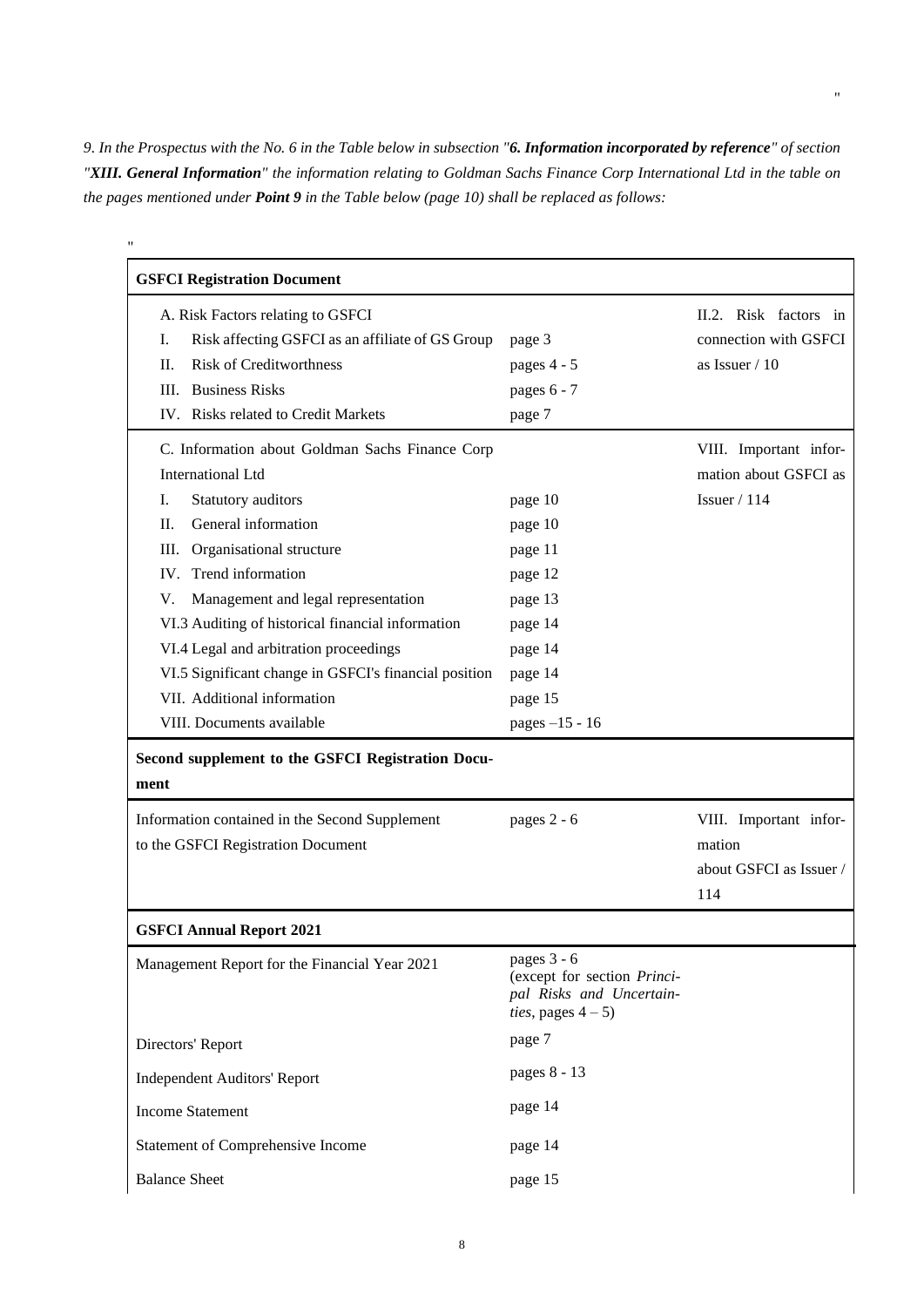| <b>Statement of Changes in Equity</b>         | page 16                                                                                               |                                                                   |
|-----------------------------------------------|-------------------------------------------------------------------------------------------------------|-------------------------------------------------------------------|
| <b>Statement of Cash Flows</b>                | page 16                                                                                               |                                                                   |
| Notes to the Financial Statements             | pages 17 - 33                                                                                         |                                                                   |
| <b>GSFCI Annual Report 2020</b>               |                                                                                                       |                                                                   |
| Management Report for the Financial Year 2020 | pages 3 - 5<br>(except for section Princi-<br>pal Risks and Uncertain-<br><i>ties</i> , pages $4-5$ ) | VIII. Important infor-<br>mation about GSFCI as<br>Issuer $/ 114$ |
| Director's Report                             | page 6                                                                                                |                                                                   |
| Independent Auditor's Report                  | pages 7 - 13                                                                                          |                                                                   |
| <b>Income Statement</b>                       | page 14                                                                                               |                                                                   |
| Statement of Comprehensive Income             | page 14                                                                                               |                                                                   |
| <b>Balance Sheet</b>                          | page 15                                                                                               |                                                                   |
| Statement of Changes in Equity                | page 16                                                                                               |                                                                   |
| <b>Statement of Cash Flows</b>                | page 16                                                                                               |                                                                   |
| Notes to the Financial Statements             | pages 17 - 35                                                                                         |                                                                   |

*10. In the Prospectuses with the No. 2 and No. 6 in the Table below (page [10\)](#page-9-0) the information relating to Goldman Sachs Finance Corp International Ltd in the table with the documents from which information is incorporated by reference contained on the page mentioned under Point 10 in the Table below (page [10\)](#page-9-0) in subsection "6. Information incorporated by reference" of section "XIII. General Information" shall be replaced as follows:*

"

"

| $^{\prime\prime}$                                         |                                                                                                                                                        |
|-----------------------------------------------------------|--------------------------------------------------------------------------------------------------------------------------------------------------------|
| <b>GSFCI</b> Registration Document                        | https://www.gs.de/en/services/documents/registration                                                                                                   |
| Second Supplement to the GSFCI Registration Docu-<br>ment | https://www.gs.de/en/services/documents/registration                                                                                                   |
| <b>GSFCI Annual Report 2021</b>                           | https://www.goldmansachs.com/investor-relations/fi-<br>nancials/subsidiary-financial-info/gsfci/2021/gsfci-31-<br>dec-2021-financial-statements.pdf    |
| <b>GSFCI</b> Annual Report 2020                           | https://www.goldmansachs.com/investor-relations/fi-<br>nancials/current/subsidiary-financial-info/gsfci/gsfci-<br>31-dec-2020-financial-statements.pdf |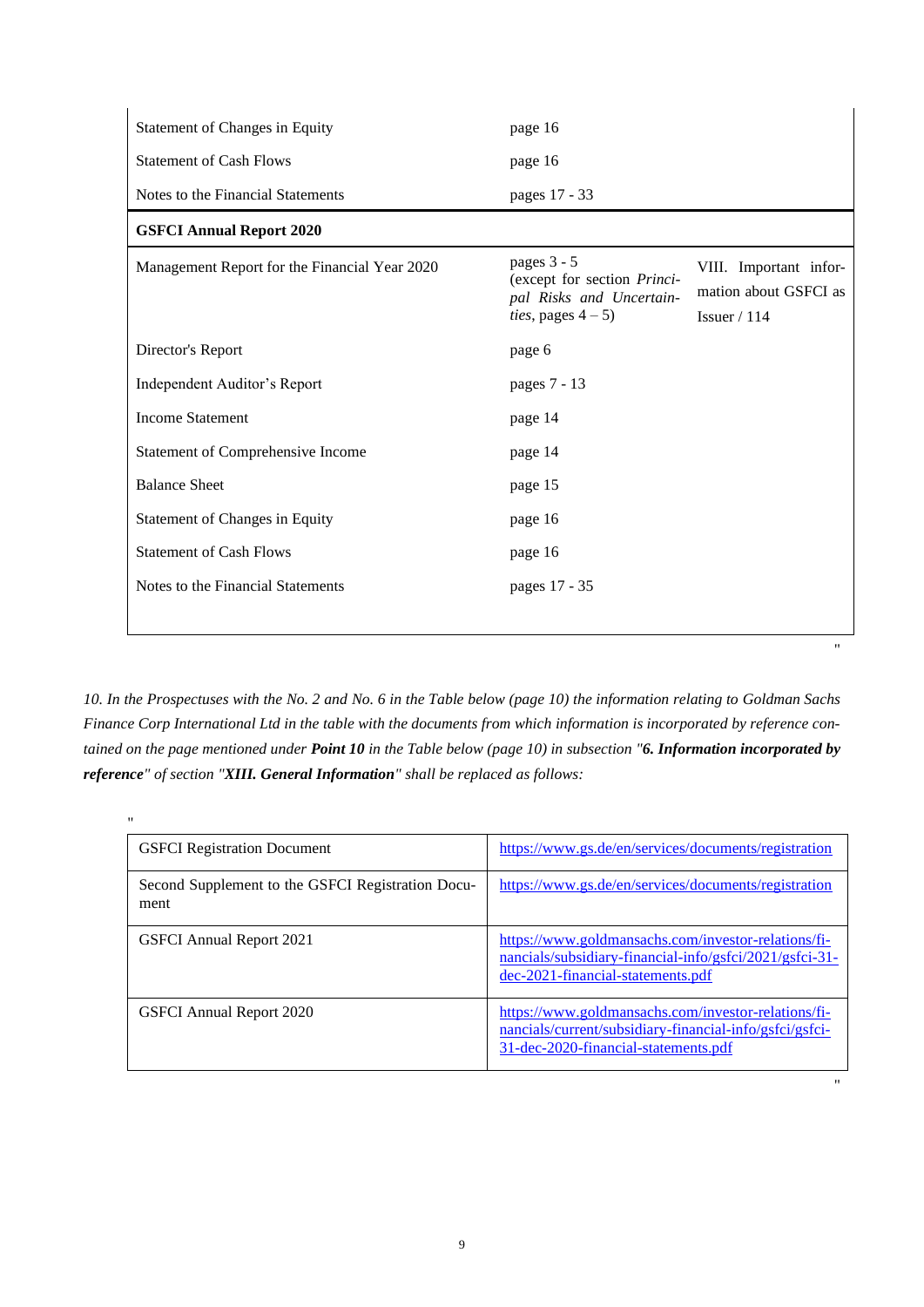<span id="page-9-0"></span>

| No.             | <b>Description</b><br>of the Pros-<br>pectus                                                                                                        | <b>Issuer</b>                                                | Supp-<br>lement<br>No. | Date of<br>the Pros-<br>pectus | Point 1 | Point 2 | Point 3 | Point 4 | Point 5            | Point 6           | Point 7 | Point 8            | Point 9 | Point 10           |
|-----------------|-----------------------------------------------------------------------------------------------------------------------------------------------------|--------------------------------------------------------------|------------------------|--------------------------------|---------|---------|---------|---------|--------------------|-------------------|---------|--------------------|---------|--------------------|
| $\mathbf{1}$    | <b>Base Prospec-</b><br>tus for Securi-<br>ties (issued in<br>the form of<br>Certificates or<br>Notes)                                              | Goldman,<br>Sachs &<br>Co. Wert-<br>papier<br>GmbH           | 10                     | 8 July<br>2021                 | p. 406  | p. 406  | N/A     | p. 406  | p. 459 et<br>seqq. | p. 464 et<br>seq. | N/A     | N/A                | N/A     | N/A                |
| 2               | <b>Base Prospec-</b><br>tus for Securi-<br>ties (issued in<br>the form of<br>Certificates or<br>Notes)                                              | Goldman<br>Sachs Fi-<br>nance Corp<br>Internatio-<br>nal Ltd | 9                      | 8 July<br>2021                 | p. 406  | p. 406  | N/A     | p. 406  | p. 459 et<br>seqq. | p. 464 et<br>seq. | p. 405  | p. 456 et<br>seqq. | N/A     | p. 456 et<br>seqq. |
| $\overline{3}$  | <b>Base Prospec-</b><br>tus for the<br>continuation<br>of the public<br>offer (issued<br>in the form of<br>Certificates,<br>Notes or War-<br>rants) | Goldman<br>Sachs<br><b>Bank Eu-</b><br>rope SE               | $\overline{7}$         | 22 October<br>2021             | p. 75   | p. 75   | N/A     | p. 75   | p. 125 et<br>seqq. | p. 132 et<br>seq. | N/A     | N/A                | N/A     | N/A                |
| $\overline{4}$  | <b>Base Prospec-</b><br>tus for Securi-<br>ties (issued in<br>the form of<br>Certificates,<br>Notes or War-<br>rants)                               | Goldman,<br>Sachs &<br>Co. Wert-<br>papier<br>GmbH           | 5                      | 9 February<br>2022             | p. 383  | N/A     | p. 383  | p. 384  | p. 432 et<br>seqq. | p. 439 et<br>seq. | N/A     | N/A                | N/A     | N/A                |
| $5\overline{)}$ | <b>Base Prospec-</b><br>tus for Securi-<br>ties (issued in<br>the form of<br>Certificates or<br>Notes)                                              | Goldman,<br>Sachs &<br>Co. Wert-<br>papier<br>GmbH           | 3                      | 6 April<br>2022                | p. 115  | p. 115  | N/A     | p. 115  | p. 162 et<br>seqq. | p. 165 et<br>seq. | N/A     | N/A                | N/A     | N/A                |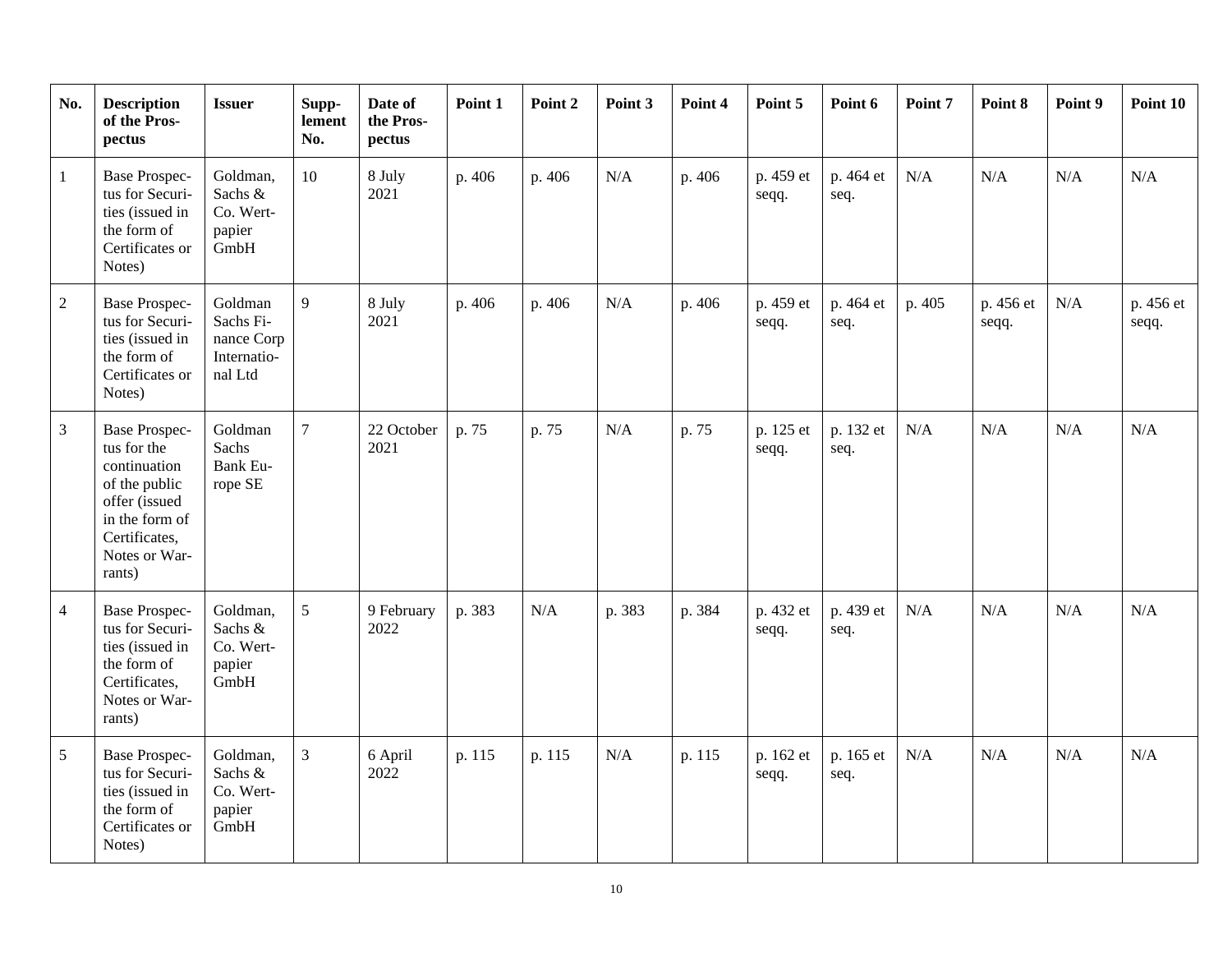| $\sigma$ | <b>Base Prospec-</b><br>tus for Securi- | Goldman<br>Sachs Fi- | 6 April<br>2022 | p. 115 | p. 115 | N/A | p. 115 | seqq. | p. 162 et   p. 165 et   p. 114<br>seq. | N/A | seqq. | p. 158 et   p. 158 et  <br>seqq. |
|----------|-----------------------------------------|----------------------|-----------------|--------|--------|-----|--------|-------|----------------------------------------|-----|-------|----------------------------------|
|          | ties (issued in                         | nance Corp           |                 |        |        |     |        |       |                                        |     |       |                                  |
|          | the form of                             | Internatio-          |                 |        |        |     |        |       |                                        |     |       |                                  |
|          | Certificates or                         | nal Ltd              |                 |        |        |     |        |       |                                        |     |       |                                  |
|          | Notes)                                  |                      |                 |        |        |     |        |       |                                        |     |       |                                  |